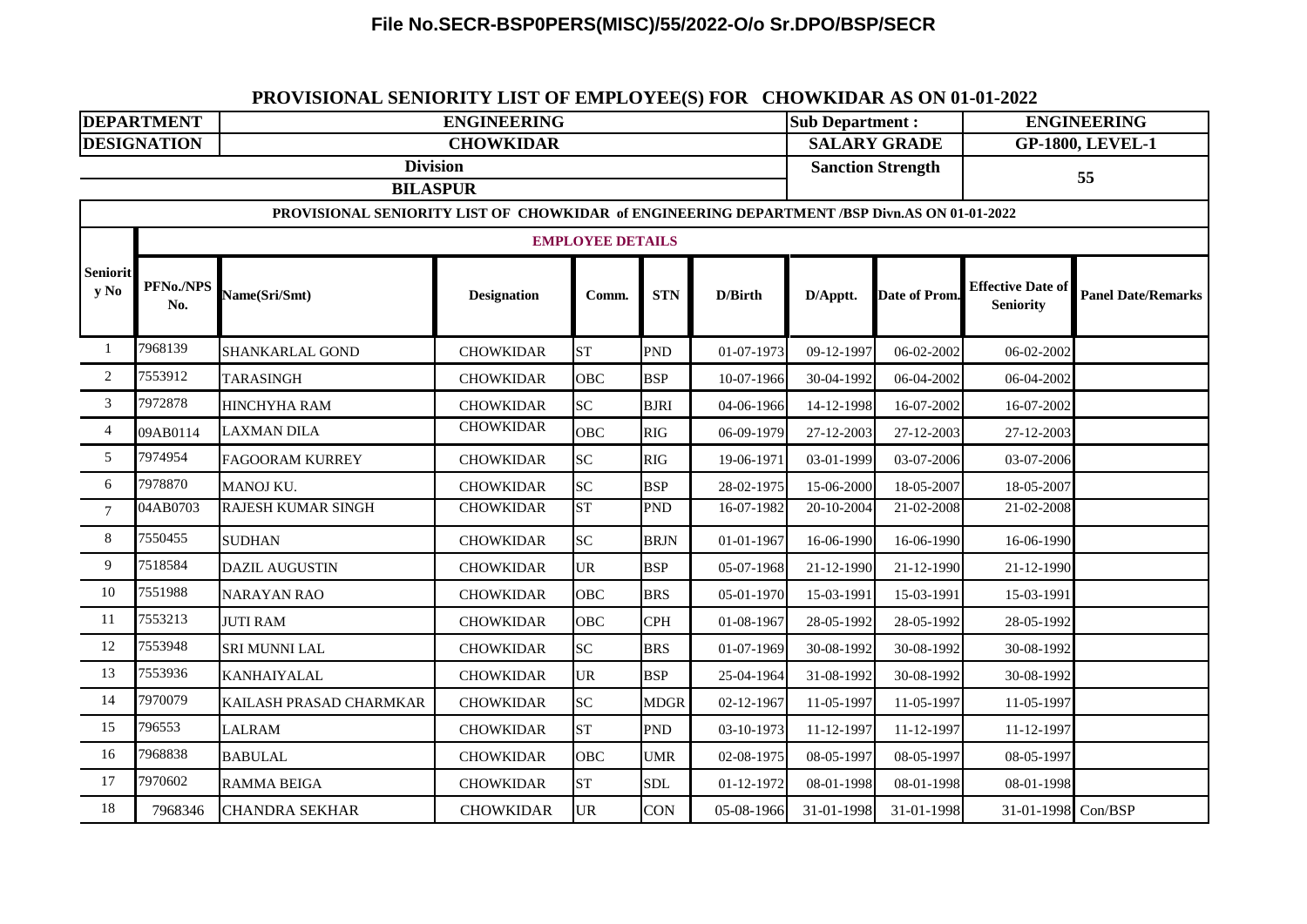# **File No.SECR-BSP0PERS(MISC)/55/2022-O/o Sr.DPO/BSP/SECR**

| 19 | 7970754  | <b>LAKESHWAR PRASAD</b>                 | <b>CHOWKIDAR</b> | <b>UR</b>  | <b>BSP</b>  | 17-07-1973   | 23-01-1998            | 23-01-1998   | 08-01-2019         |  |
|----|----------|-----------------------------------------|------------------|------------|-------------|--------------|-----------------------|--------------|--------------------|--|
| 20 | 7976057  | <b>BHANWAR SINGH</b>                    | <b>CHOWKIDAR</b> | <b>UR</b>  | <b>UMR</b>  | 10-07-1977   | 24-01-1998            | 24-01-1998   | 24-01-1998         |  |
| 21 | 7949327  | <b>MOHAN LAL</b>                        | <b>CHOWKIDAR</b> | <b>UR</b>  | <b>BSP</b>  | 08-09-1965   | 03-03-1998            | 03-03-1998   | 03-03-1998         |  |
| 22 | 7976379  | <b>KAMLESH PRASAD YADAV</b>             | <b>CHOWKIDAR</b> | <b>OBC</b> | <b>UMR</b>  | 20-06-1967   | 01-12-1998            | 01-12-1998   | 01-12-1998         |  |
| 23 | 7972854  | <b>RAM KUMAR</b>                        | <b>CHOWKIDAR</b> | <b>GEN</b> | <b>BSP</b>  | 03-02-1971   | 11-12-1998            | 11-12-1998   | 11-12-1998         |  |
| 24 | 7977580  | <b>SANTOSH KUMAR</b>                    | <b>CHOWKIDAR</b> | <b>SC</b>  | <b>CPH</b>  | 16-06-1975   | 20-08-1999            | 20-08-1999   | 20-08-1999         |  |
| 25 | 7979769  | <b>SHIV SHANKAR</b>                     | <b>CHOWKIDAR</b> | <b>SC</b>  | <b>MDGR</b> | 14-07-1970   | 03-11-2001            | 03-11-2001   | 03-11-2001         |  |
| 26 | 7979794  | <b>GOVERDHAN PRASAD YADAV</b>           | <b>CHOWKIDAR</b> | <b>OBC</b> | <b>BSP</b>  | 26-08-1962   | 24-10-2001            | 24-10-2001   | 24-10-2001         |  |
| 27 | 04AB0575 | <b>VIJAY KUMAR BANJARE</b>              | <b>CHOWKIDAR</b> | SC         | <b>BSP</b>  | 03-09-1970   | 06-02-2004            | 06-02-2004   | 06-02-2004         |  |
| 28 | 04AB0876 | <b>AJAY KUMAR</b>                       | <b>CHOWKIDAR</b> | <b>OBC</b> | ABKP        | 07-09-1978   | 16-10-2004            | 16-10-2004   | 16-10-2004         |  |
| 29 | 05AB0091 | <b>GANGARAM</b>                         | <b>CHOWKIDAR</b> | <b>UR</b>  | <b>SDL</b>  | 26-01-1978   | 01-04-2005            | 01-04-2005   | 01-04-2005         |  |
| 30 | 06AB0565 | <b>SITAL SINGH PAV</b>                  | <b>CHOWKIDAR</b> | ST         | <b>BSP</b>  | 10-09-1985   | 13-10-2006            | 13-10-2006   | 13-10-2006         |  |
| 31 | 06AB0288 | P.NAGARAJU                              | <b>CHOWKIDAR</b> | UR         | <b>CON</b>  | 05-08-1979   | 21-12-2006            | 21-12-2006   | 21-12-2006 Con/BSP |  |
| 32 | 08AB0098 | <b>VISHNU</b>                           | <b>CHOWKIDAR</b> | ST         | <b>CPH</b>  | 13-05-1981   | 12-02-2008            | 12-02-2008   | 12-02-2008         |  |
| 33 | 08AB0235 | <b>KALIM KHAN</b>                       | <b>CHOWKIDAR</b> | <b>UR</b>  | <b>BSP</b>  | 02-01-1978   | 12-03-2008            | 12-03-2008   | 12-03-2008         |  |
| 34 | 08AB0490 | <b>MELARAM</b>                          | <b>CHOWKIDAR</b> | SC         | <b>PND</b>  | 15-09-1970   | 24-09-2008            | $24-09-2008$ | 24-09-2008         |  |
| 35 | 08AB0429 | <b>SANTOSH YADAV</b>                    | <b>CHOWKIDAR</b> | OBC        | <b>BSP</b>  | $01-01-1970$ | 04-08-2008            | 04-08-2008   | 04-08-2008         |  |
| 36 | 09AB0282 | <b>ELVIS BULLIMORE</b>                  | <b>CHOWKIDAR</b> | <b>UR</b>  | <b>CON</b>  | 18-08-1980   | 06-03-2009            | 06-03-2009   | 06-03-2009 Con/BSP |  |
| 37 | 08AB0430 | <b>SUKHDEO SAHOO</b>                    | <b>CHOWKIDAR</b> | <b>UR</b>  | <b>BSP</b>  | 25-10-1962   | 06-08-2008            | 06-08-2008   | 08-01-2019         |  |
| 38 | 11AB0062 | AKALU RAM CHARMKAR                      | <b>CHOWKIDAR</b> | <b>GEN</b> | <b>PND</b>  | 01-07-1976   | 15-03-2011            | 15-03-2011   | 15-03-011          |  |
| 39 | 11AB0326 | <b>DILIP KUMAR DAS</b>                  | <b>CHOWKIDAR</b> | <b>UR</b>  | <b>BRJN</b> | 02-02-1962   | 03-07-2011            | 03-07-2011   | 08-01-2019         |  |
| 40 | 11AB0512 | PRABHU LAL KEWAT                        | <b>CHOWKIDAR</b> | <b>OBC</b> | <b>APR</b>  | 15-09-1972   | 30-09-2011            | 30-09-2011   | 30-09-2011         |  |
| 41 | 12AB0047 | <b>VIJAY YADAV</b>                      | <b>CHOWKIDAR</b> | UR         | <b>CPH</b>  | 17-03-1991   | 12-07-2012            | 12-07-2012   | 08-01-2019         |  |
| 42 | 12AB0363 | <b>SURENDRA KUMAR</b>                   | <b>CHOWKIDAR</b> | <b>UR</b>  | <b>BSP</b>  | 15-05-1963   | 20-07-2012            | $20-07-2012$ | 08-01-2019         |  |
| 43 | 13AB4105 | <b>SATYAM SHRIVAS</b>                   | <b>CHOWKIDAR</b> | <b>UR</b>  | <b>PND</b>  | 02-04-1987   | 02-07-2013            | 02-07-2013   | 08-01-2019         |  |
| 44 | 12AB0423 | <b>SHYAM LAL RAJAK</b>                  | <b>CHOWKIDAR</b> | <b>UR</b>  | <b>APR</b>  | 04-06-1980   | 30-08-2013            | 30-08-2013   | 30-08-2013         |  |
| 45 | 13AB1009 | <b>KAUSHAL PRASAD</b><br><b>CHANDRA</b> | <b>CHOWKIDAR</b> | UR         | <b>CON</b>  |              | 27-09-1986 21-01-2013 | 21-01-2013   | 21-01-2013 Con/BSP |  |